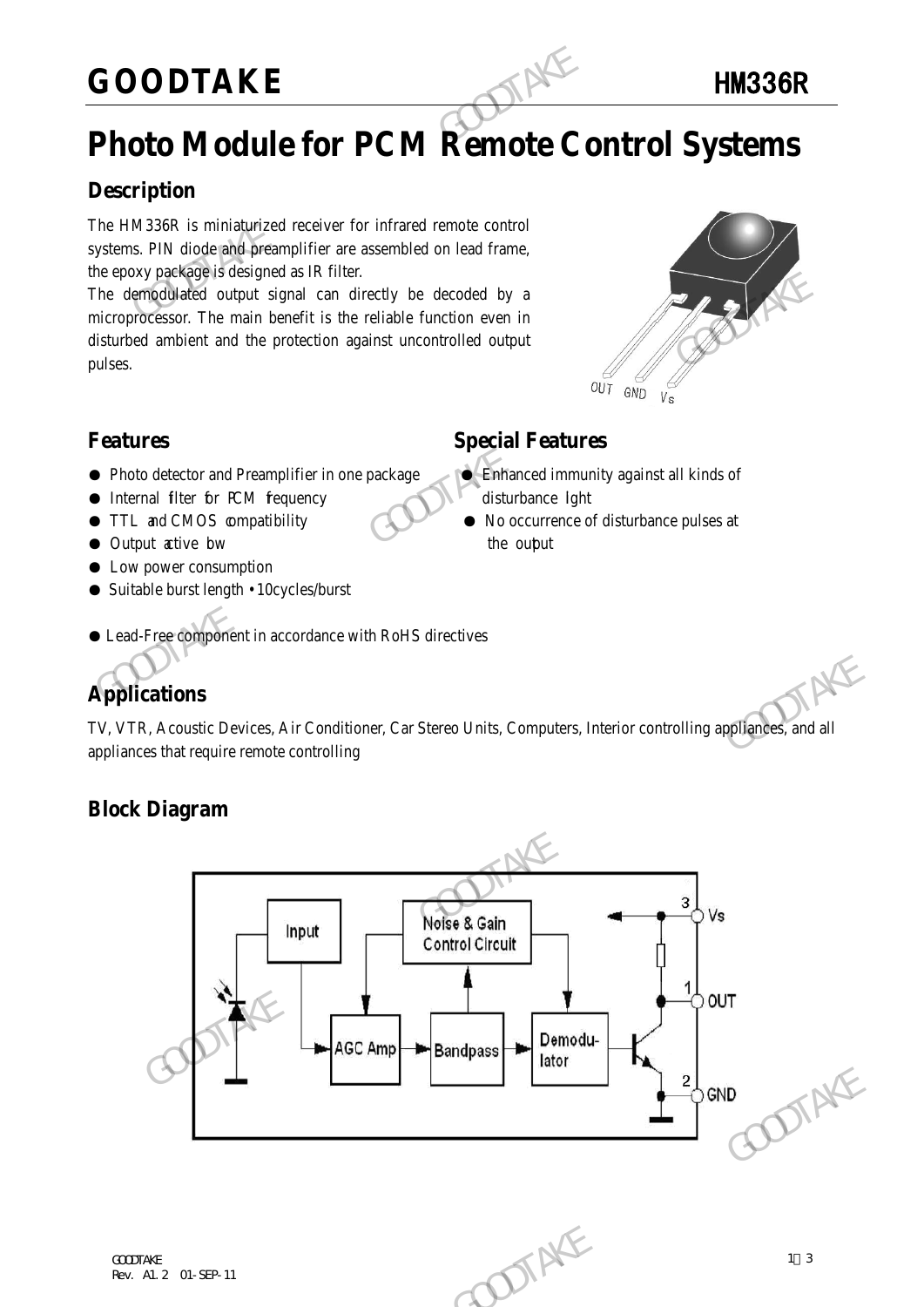## **GOODTAKE** HM336R



### Application Circuit



### **Absolute Maximum Ratings**

|                                    | $\overline{c}$                                      |                | <b>GND</b>   |
|------------------------------------|-----------------------------------------------------|----------------|--------------|
|                                    | *) recommended to suppress power supply disturbance |                |              |
| <b>Absolute Maximum Ratings</b>    |                                                     |                |              |
| Tamb = $25$ °C                     |                                                     |                |              |
| <b>Parameter</b>                   | <b>Test Conditions</b>                              | <b>Symbol</b>  | <b>Value</b> |
| <b>Supply Voltage</b>              | (Pin 3)                                             | <b>Vs</b>      | 6.0          |
| <b>Supply Current</b>              | (Pin 3)                                             | $\mathbf{I}$ s | 5            |
| <b>Output Voltage</b>              | (Pin 1)                                             | Vo             | 6.0          |
| <b>Storage Temperature Range</b>   |                                                     | <b>Tstg</b>    | $-30+105$    |
| <b>Operating Temperature Range</b> |                                                     | Tamb           | $-25+85$     |
|                                    | (Tamb $\leq$ 85 °C)                                 | ptot           | 50           |
| <b>Power Consumption</b>           |                                                     |                |              |

### **Basic Characteristics**

| <b>Power Consumption</b><br>mW<br>(Tamb $\leq$ 85 °C)<br>50<br>ptot<br>$\overline{C}$<br>Soldering Temperature<br>$t \leq 5s$<br>260<br>Tsd<br><b>Basic Characteristics</b><br>Tamb = $25$ °C<br><b>Test Conditions</b><br><b>Symbol</b><br><b>Parameter</b><br><b>Min</b><br><b>Typ</b><br><b>Max</b><br>Unit<br>Supply Current (Pin3)<br>$Vs = 5V, Ev = 0$<br>0.7<br>1.1<br>$\overline{2}$<br>Isd<br>mA<br>Supply Voltage (Pin3)<br>2.7<br>5.5<br>$\mathbf{V}$<br><b>Vs</b><br>IR diode AT205, IF = 400 mA<br><b>Transmission Distance</b><br>$\mathbf d$<br>20<br>m<br>Output Voltage High (Pin1)<br>V<br>VOH<br>4.5 |
|-------------------------------------------------------------------------------------------------------------------------------------------------------------------------------------------------------------------------------------------------------------------------------------------------------------------------------------------------------------------------------------------------------------------------------------------------------------------------------------------------------------------------------------------------------------------------------------------------------------------------|
|                                                                                                                                                                                                                                                                                                                                                                                                                                                                                                                                                                                                                         |
|                                                                                                                                                                                                                                                                                                                                                                                                                                                                                                                                                                                                                         |
|                                                                                                                                                                                                                                                                                                                                                                                                                                                                                                                                                                                                                         |
|                                                                                                                                                                                                                                                                                                                                                                                                                                                                                                                                                                                                                         |
|                                                                                                                                                                                                                                                                                                                                                                                                                                                                                                                                                                                                                         |
|                                                                                                                                                                                                                                                                                                                                                                                                                                                                                                                                                                                                                         |
|                                                                                                                                                                                                                                                                                                                                                                                                                                                                                                                                                                                                                         |
|                                                                                                                                                                                                                                                                                                                                                                                                                                                                                                                                                                                                                         |
|                                                                                                                                                                                                                                                                                                                                                                                                                                                                                                                                                                                                                         |
| $V_s = 5V$                                                                                                                                                                                                                                                                                                                                                                                                                                                                                                                                                                                                              |
| Cycle 1.2mS, 50% duty<br>Output Voltage Low (Pin1)<br>$V_{OL}$<br>250<br>mV                                                                                                                                                                                                                                                                                                                                                                                                                                                                                                                                             |
| Level Output Pulse Width<br>TWH<br>400<br>800<br>$\mu s$<br>Burst Wave= 600µs,                                                                                                                                                                                                                                                                                                                                                                                                                                                                                                                                          |
| Cycle 1.2mS, 50% duty<br>Level Output Pulse Width<br>400<br>TwL<br>800<br>$\mu s$                                                                                                                                                                                                                                                                                                                                                                                                                                                                                                                                       |
| Carrier frequency<br>$f_{0}$<br>36.7<br>$kHz_1$                                                                                                                                                                                                                                                                                                                                                                                                                                                                                                                                                                         |
| Peak Wavelength<br>940<br>nm<br>$\bullet$                                                                                                                                                                                                                                                                                                                                                                                                                                                                                                                                                                               |
| Directivity<br>Angle of half transmission distance<br>±45<br>deg<br>$\bullet$ 1/2                                                                                                                                                                                                                                                                                                                                                                                                                                                                                                                                       |